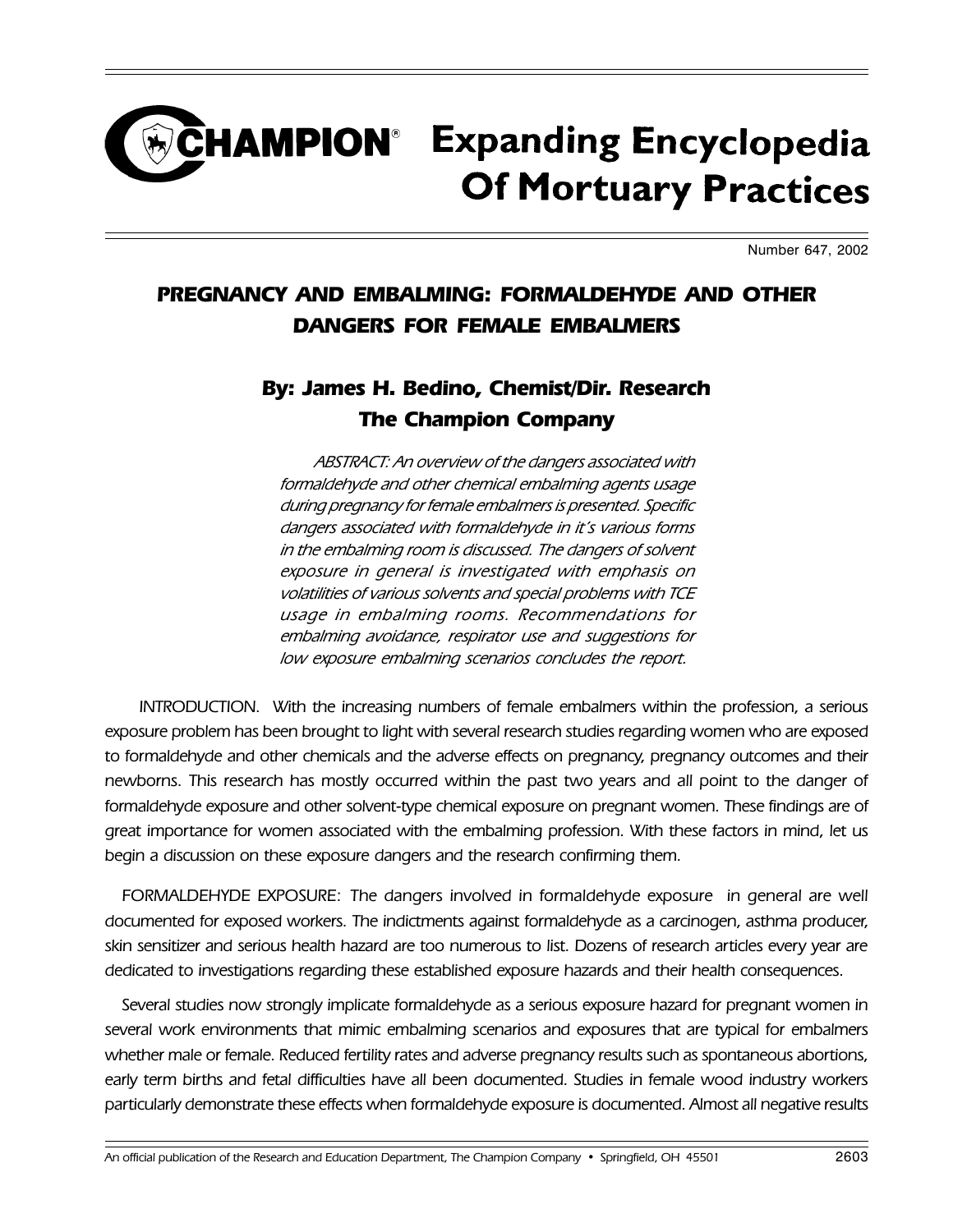of reduced fertility and pregnancy difficulties were found in females who were symptomatic for formaldehyde exposure. Other maternal difficulties were associated also with formaldehyde and dusts and other solvents. Separate lab animals studies have documented an increased risk of major fetal malformations (birth defects) and teratogenetic effects in general (through metaanalysis) of formaldehyde and other solvents typically used in embalming scenarios. The more formaldehyde is investigated, the more obvious it appears that it has serious exposure dangers for pregnant women that are exposed.

SOLVENTS EXPOSURE: Several other solvent type chemicals that are typically used in embalming fluids and various other embalming formulations have also been implicated as causing serious effects on pregnancy, pregnancy outcomes and newborns. These solvents are various alcohols, acetone, phenols and others which quite commonly are present in modern embalming fluids. These chemicals have all been shown to increase the risk of spontaneous abortions, major fetal malformations and teratogenetic effects in general for exposed women in various work environments. In addition, prenatal exposures to organic solvents has resulted in color blindness and visual acuity losses for offspring of exposed women. These effects are documentable and implicate a wide variety of solvent chemicals that are widely used in numerous industries in addition to being used in embalming. TCE or trichloroethylene is included, not surprisingly, in this solvent list of exposure dangers for pregnant women. TCE, the main ingredient in dry wash type cleaning solvents has long been suspected as a definite teratogen (causer of birth defects) through lab animal studies and now is implicated in human exposure as well.

RECOMMENDATIONS: In general, if you are pregnant or planning on becoming pregnant, you should not embalm. If you must embalm, because of circumstances, then plan on diligently using a full-face or halfface respirator with fresh cartridges for formaldehyde and organic vapors whenever you do embalm. Maximize your other protections available - i.e. gloves, shields, impervious gowns and other exposure protection equipment. Avoid the use of latex — it affords little or no protection against formaldehyde and other chemicals in the embalming room and generates it's own serious health risks. Substitute nitrile or similar synthetic based impervious gloves instead. Minimize your time in the embalming room and your overall exposure to embalming chemicals.

FORMALDEHYDE ELIMINATE IT OR LIMIT IT: Formaldehyde is the most indicted chemical in the embalming room for serious overall health hazards and insidious long-term health effects from chronic exposures. With modern embalming formulations, it is exceedingly easy to eliminate or limit severely the total exposure of an embalmer to formaldehyde. 90% of total formaldehyde exposure can easily be eliminated with no discernible differences in embalming results. Elimination of formaldehyde in cavity formulations and elimination of formaldehyde/wood dust/particulates in old-fashioned autopsy/hardening compounds by substituting powerful active formulations that contain no formaldehyde whatsoever is quite easy. Eliminate old-fashioned formaldehyde sprays — they are virtually useless and increase airborne formaldehyde exposures significantly. A far safer embalming room environment is created when formaldehyde is absent or present in only very small quantities.

Glutaraldehyde is the modern preferred aldehyde substitute for formaldehyde in embalming formulations. Glutaraldehyde exposures at working concentrations are usually a fraction of what comparable formaldehyde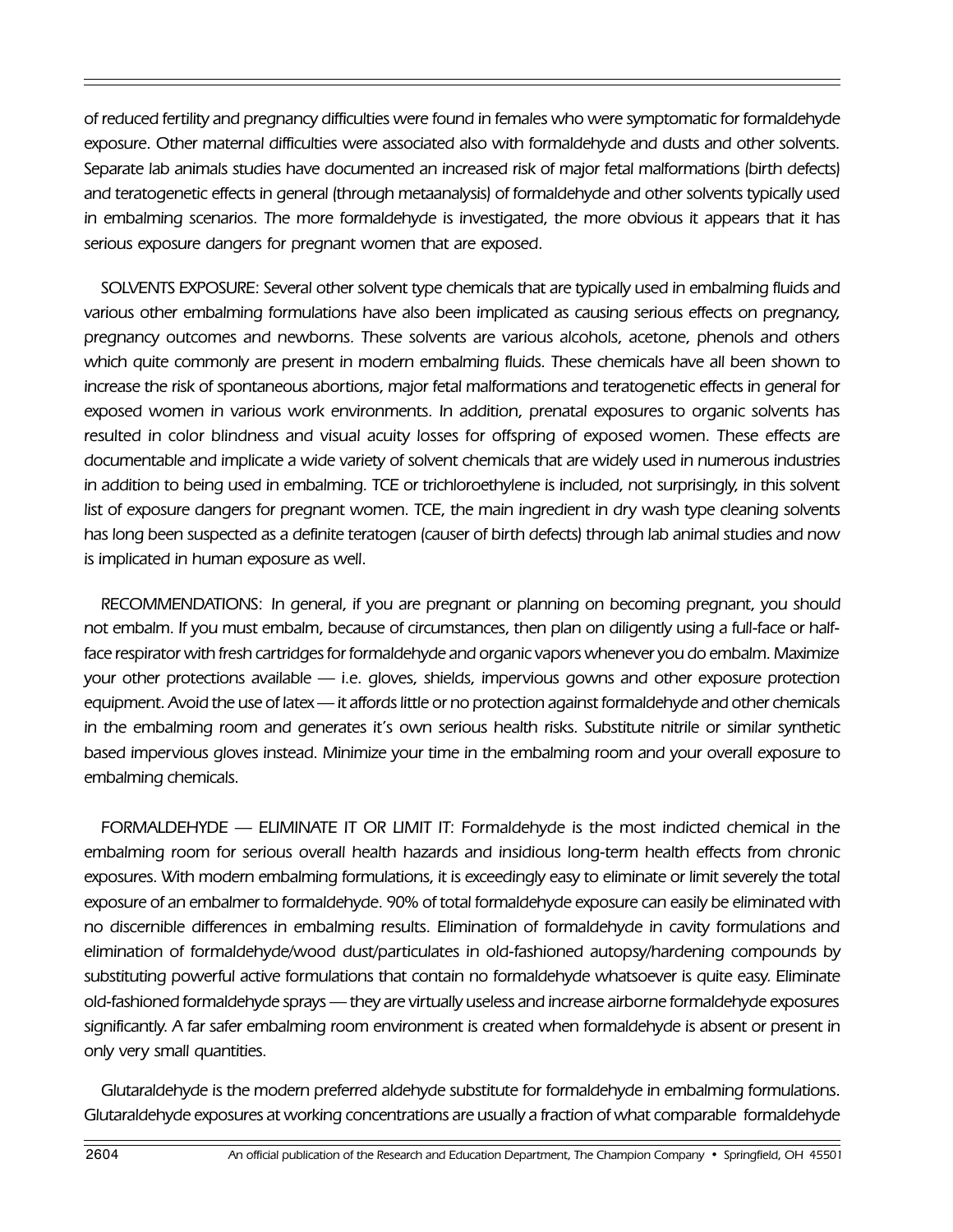exposures are in typical embalming scenarios - due to the fact that higher concentrations of formaldehyde is required to elicit an equal fixative action on tissues. The ambient vapor pressure of glutaraldehyde is 1/6 that of formaldehyde (which is a gas), consequently the vapor concentrations present during use is significantly lower than when using formaldehyde. Glutaraldehyde has either not been investigated or has not been implicated in the above mentioned studies. Numerous lab animal studies have failed to demonstrate statistically significant and repeatable teratogenicity of glutaraldehyde even when dosages are sufficient to cause maternal toxicity. Substitution of glutaraldehyde as a replacement for formaldehyde as an embalming agent in normal embalming circumstances would result in an overall total chemical exposure reduction. For female embalmers who are pregnant or planning to become pregnant however, the caveat remains, despite lowered exposures, all embalming chemicals are injurious to your maternal health and the well being of your newborn. Avoid embalming or use respirator protection if you must embalm.

SOLVENTS - ELIMINATE THEM OR DRASTICALLY LIMIT THEM: Careful choice of low volatility embalming fluids will result in significant reductions in exposures to phenols and alcohols that are present in modern embalming formulations. Exposure limits are, in general, relatively high and these chemicals are usually not a serious factor in exposure — but they should be minimized nonetheless. One of the worst overall exposure hazards are the drying-type cavity fluids that are popular with many embalmers. Formaldehyde in high concentration combined with an excess of alcohol solvent (to supposedly enhance the drying effect) results in a potent and dangerous high volatility mixture of formaldehyde/methanol that literally explodes into the atmosphere in a wet/rich humidity environment. The highest formaldehyde monitorings I have ever registered in an embalming room was with drying-type cavity fluids during cavity treatment. These formulations do not significantly embalm better than traditional cavity formulations. The heightened exposure dangers and high flammabilities of these cavity chemicals do not justify their use.

Phenols are not present in any significant amounts in general use fluids — they present no special hazards above and beyond what precautions should be taken with any organic solvents present in embalming fluids.

TCE or trichloroethylene is increasingly being used as a drywash/cleaning solvent in embalming rooms when virtually every other industry is trying to eliminate it. The indictment against TCE is massive from a health and exposure standpoint and a disaster from a liability standpoint due to it's extreme damaging effects on the environment. Eliminate TCE in the embalming room — it is not necessary and there are far safer and effective substitutes for this dangerous chemical.

IN SUMMARY: Do not embalm unless absolutely necessary. If you must embalm utilize maximum protective measures and a respirator for formaldehyde and other organic solvent vapors that may be present. As a general rule, practice low-exposure embalming with elimination or drastic reduction of formaldehyde, wood or particulate dusts mixed with formaldehyde and other formaldehyde preparations such as formaldehyde sprays. Drastically reduce solvent exposures by utilizing modern low-exposure alternative embalming formulations that emphasize low volatility and minimal airborne exposures. Avoid high alcohol content drying cavity fluids because of the vapors produced. Avoid TCE usage completely. Create an environment in the embalming room that will benefit all embalmers by striving to reduce total overall chemical exposure during the embalming operation through judicious selection of embalming agents that deliver maximum embalming action with a minimum of exposure potential.